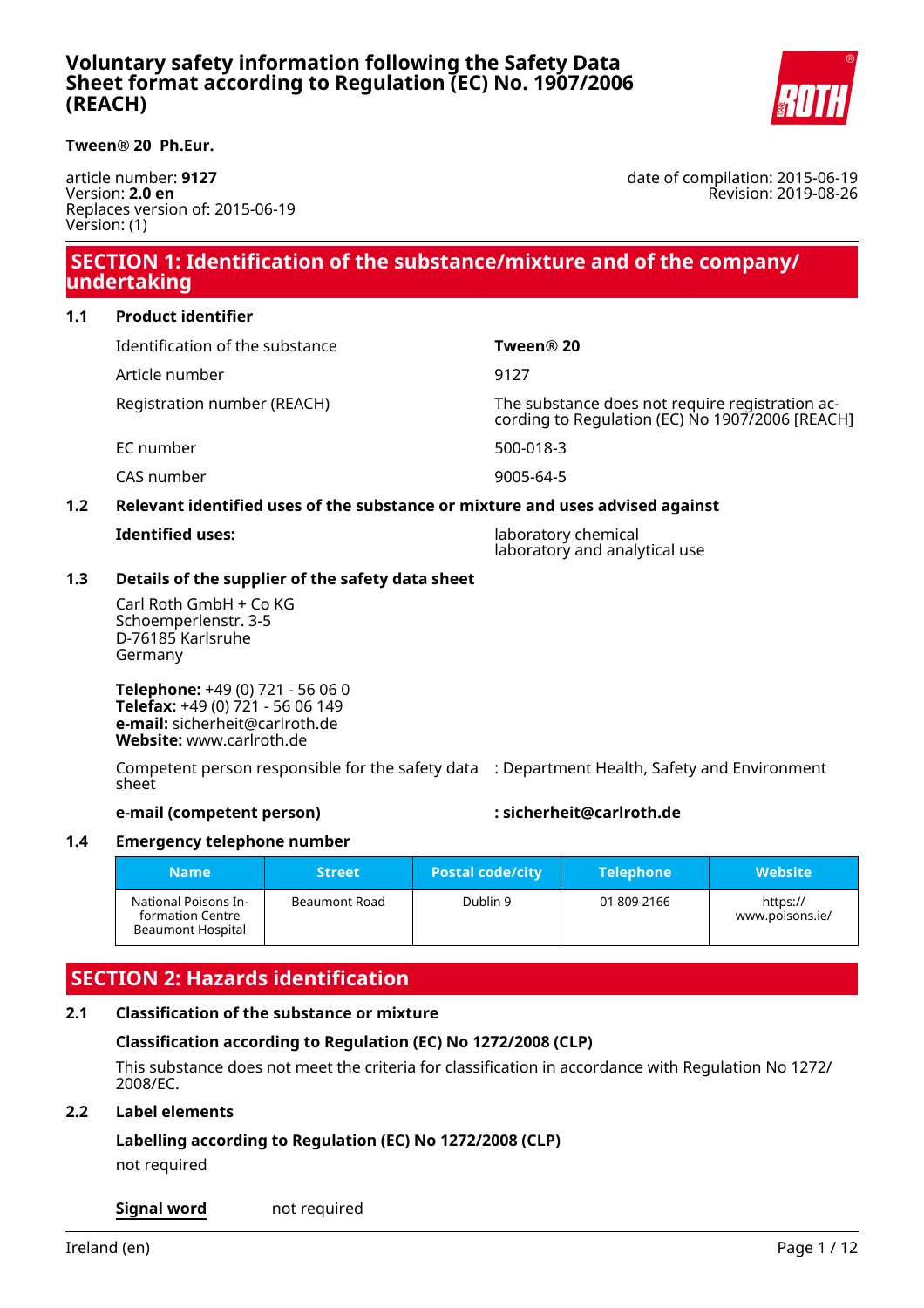

article number: **9127**

### **2.3 Other hazards**

There is no additional information.

# **SECTION 3: Composition/information on ingredients**

**3.1 Substances**

Name of substance **Polyoxyethylene-20-sorbitan monolaurate** EC number 500-018-3 CAS number 9005-64-5

Molar mass

Molecular formula  $C_{58}H_{114}O_{26}$  (Hill) 1.228 $9/_{mol}$ 

# **SECTION 4: First aid measures**

### **4.1 Description of first aid measures**



### **General notes**

Take off contaminated clothing.

### **Following inhalation**

Provide fresh air.

### **Following skin contact**

Rinse skin with water/shower.

### **Following eye contact**

Rinse cautiously with water for several minutes.

### **Following ingestion**

Rinse mouth. Call a doctor if you feel unwell.

- **4.2 Most important symptoms and effects, both acute and delayed** Symptoms and effects are not known to date
- **4.3 Indication of any immediate medical attention and special treatment needed** none

# **SECTION 5: Firefighting measures**

### **5.1 Extinguishing media**



### **Suitable extinguishing media**

Co-ordinate fire-fighting measures to the fire surroundings water spray, foam, dry extinguishing powder, carbon dioxide (CO2)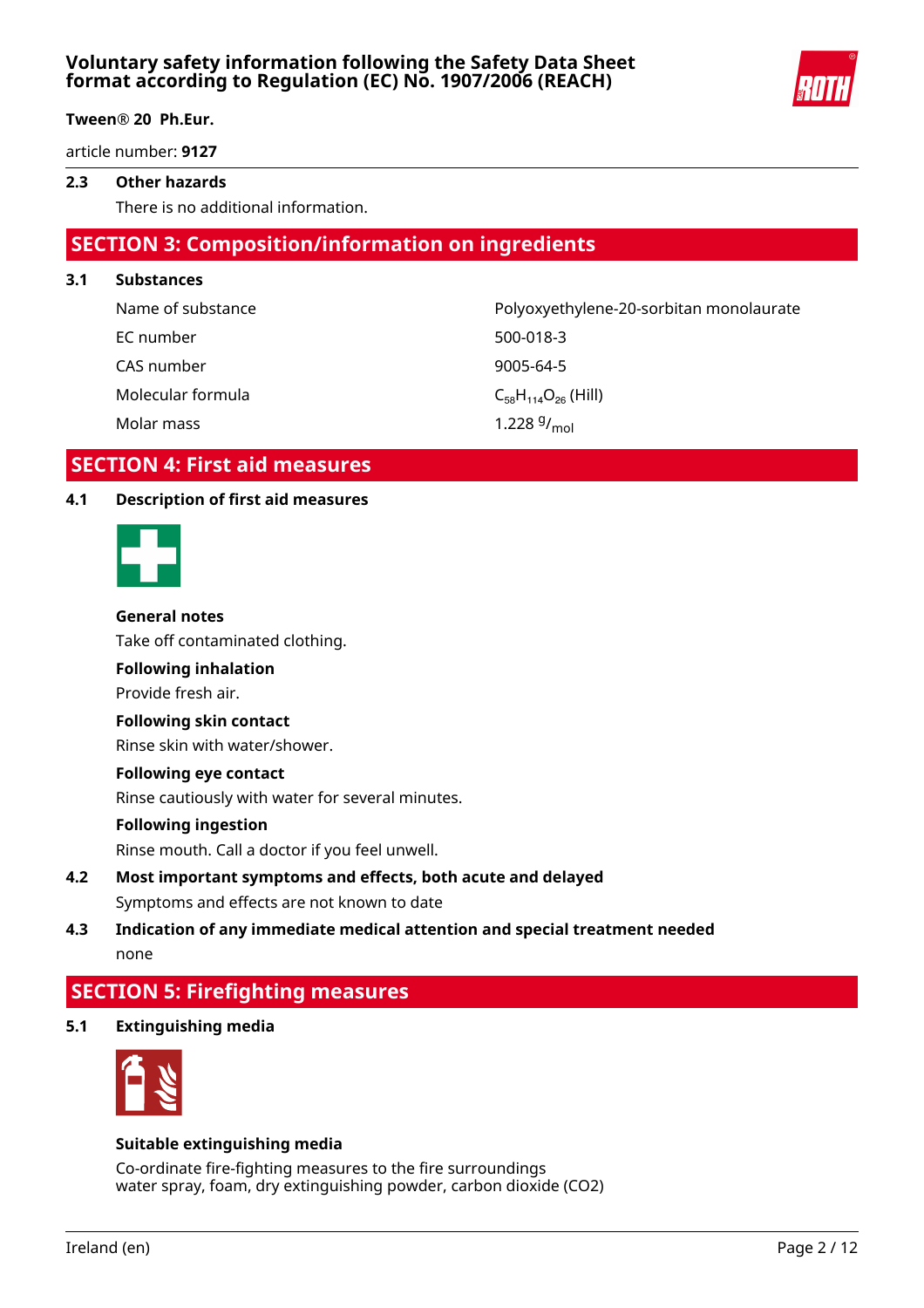

article number: **9127**

### **Unsuitable extinguishing media**

water jet

### **5.2 Special hazards arising from the substance or mixture**

Combustible. Vapours are heavier than air, spread along floors and form explosive mixtures with air.

### **Hazardous combustion products**

In case of fire may be liberated: carbon monoxide (CO), carbon dioxide (CO2)

### **5.3 Advice for firefighters**

Fight fire with normal precautions from a reasonable distance. Wear self-contained breathing apparatus.

# **SECTION 6: Accidental release measures**

**6.1 Personal precautions, protective equipment and emergency procedures**



### **For non-emergency personnel**

Do not breathe vapour/spray.

### **6.2 Environmental precautions**

Keep away from drains, surface and ground water.

### **6.3 Methods and material for containment and cleaning up**

### **Advice on how to contain a spill**

Covering of drains.

### **Other information relating to spills and releases**

Place in appropriate containers for disposal.

### **6.4 Reference to other sections**

Hazardous combustion products: see section 5. Personal protective equipment: see section 8. Incompatible materials: see section 10. Disposal considerations: see section 13.

# **SECTION 7: Handling and storage**

### **7.1 Precautions for safe handling**

Provision of sufficient ventilation.

### **Advice on general occupational hygiene**

Keep away from food, drink and animal feedingstuffs.

### **7.2 Conditions for safe storage, including any incompatibilities**

Keep container tightly closed.

### **Incompatible substances or mixtures**

Observe hints for combined storage.

**Consideration of other advice**

### **• Ventilation requirements**

Use local and general ventilation.

**• Specific designs for storage rooms or vessels**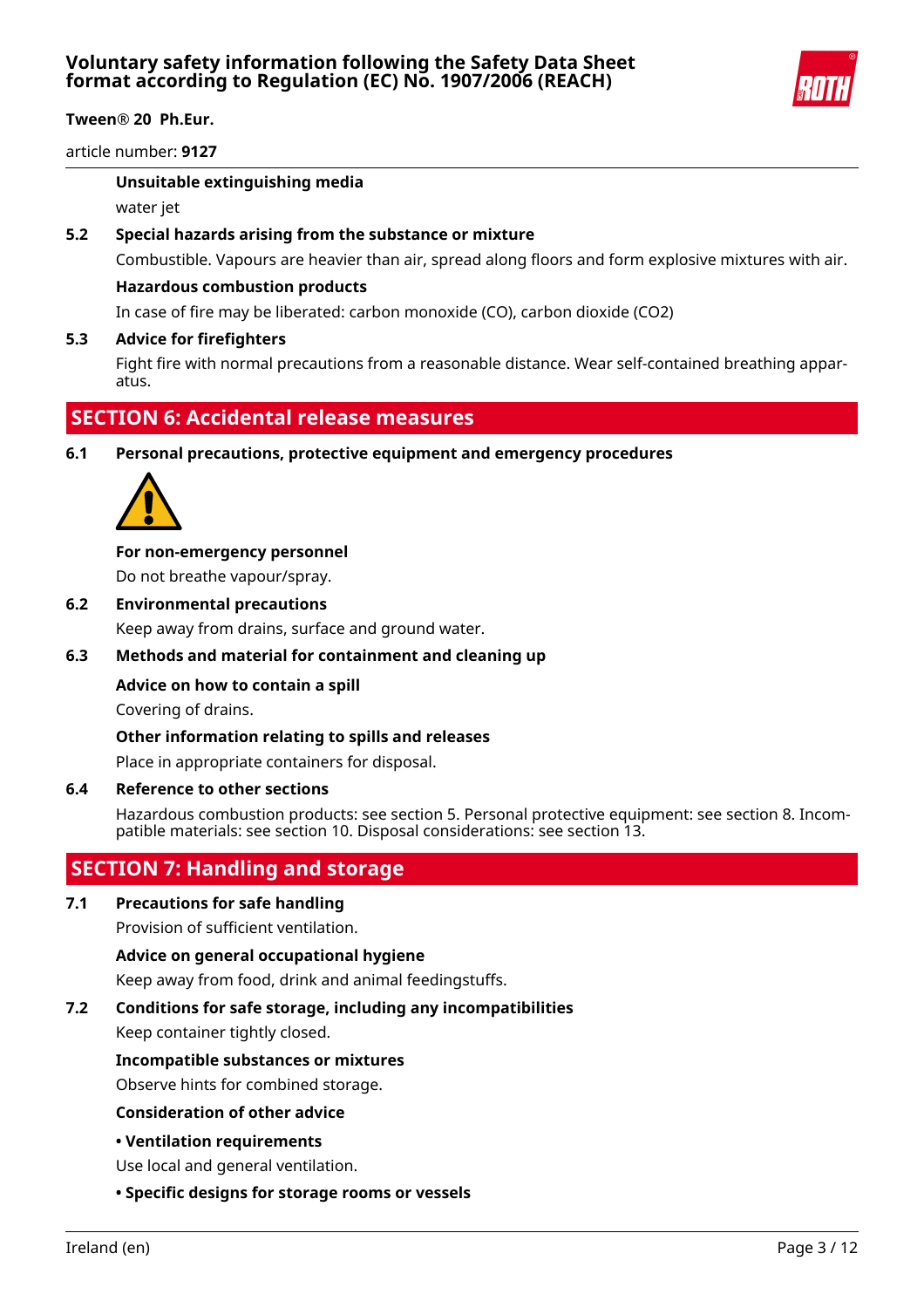

article number: **9127**

Recommended storage temperature: 15 – 25 °C.

## **7.3 Specific end use(s)**

No information available.

# **SECTION 8: Exposure controls/personal protection**

### **8.1 Control parameters**

**National limit values**

### **Occupational exposure limit values (Workplace Exposure Limits)**

Data are not available.

### **Relevant DNELs/DMELs/PNECs and other threshold levels**

### **• environmental values**

| <b>Endpoint</b> | <b>Threshold level</b> | <b>Environmental compartment</b> | <b>Exposure time</b>         |
|-----------------|------------------------|----------------------------------|------------------------------|
| <b>PNEC</b>     | $0.2 \frac{mg}{L}$     | freshwater                       | short-term (single instance) |
| <b>PNEC</b>     | $0.02 \frac{mg}{L}$    | marine water                     | short-term (single instance) |
| <b>PNEC</b>     | 1,141 $mg/_{kq}$       | freshwater sediment              | short-term (single instance) |
| <b>PNEC</b>     | 1.000 $mg/_{\rm kq}$   | marine sediment                  | short-term (single instance) |

### **8.2 Exposure controls**

### **Individual protection measures (personal protective equipment)**

### **Eye/face protection**



Use safety goggle with side protection.

#### **Skin protection**



### **• hand protection**

Wear suitable gloves. Chemical protection gloves are suitable, which are tested according to EN 374.

### **• type of material**

NBR (Nitrile rubber)

### **• material thickness**

0,4 mm.

### **• breakthrough times of the glove material**

>480 minutes (permeation: level 6)

# **Splash protection - Protective gloves**

# **• Type of material**

NBR (Nitrile rubber).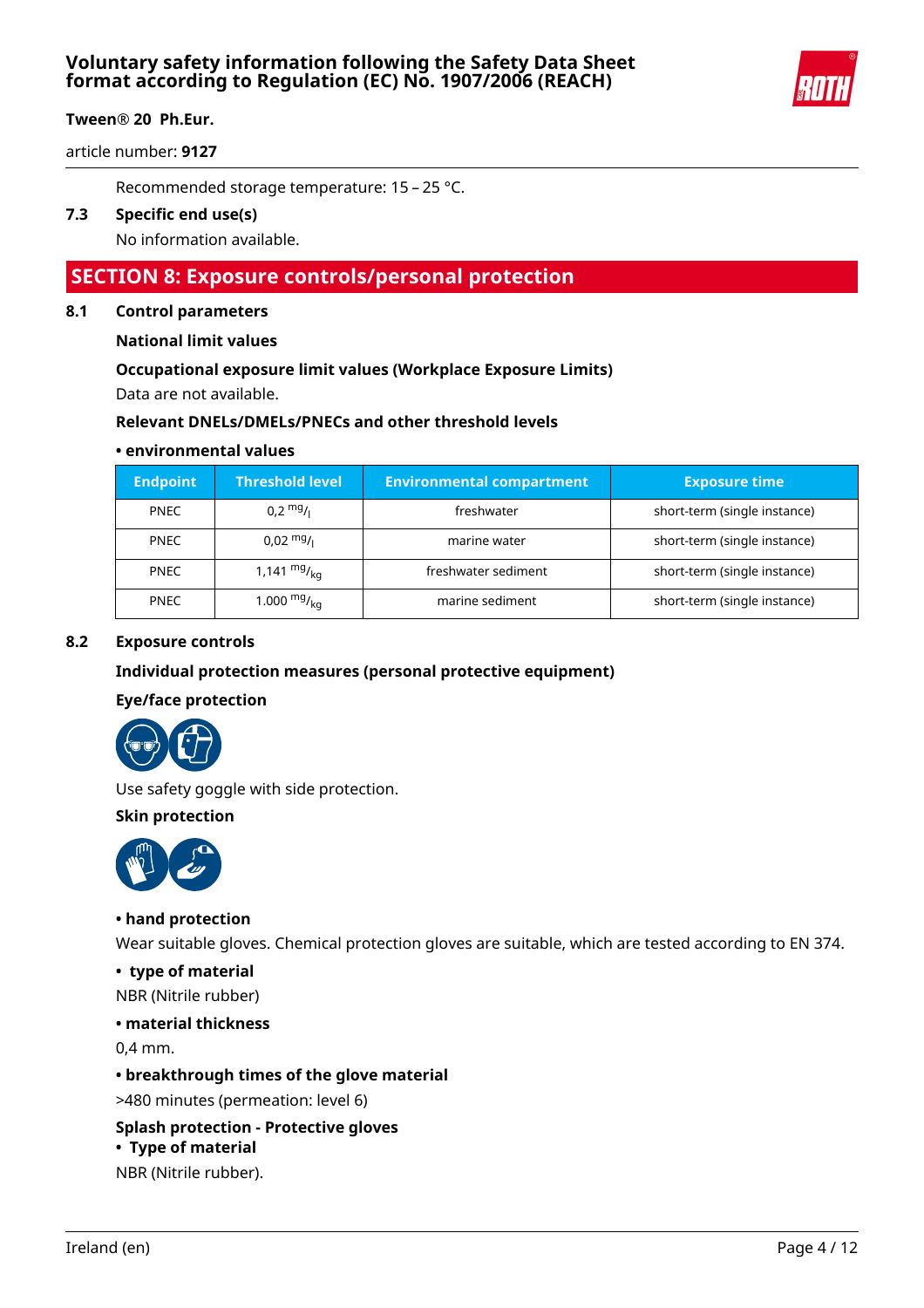

article number: **9127**

### **• Material thickness**

>0,11 mm.

### **• Breakthrough times of the glove material**

>30 minutes (permeation: level 2).

#### **• other protection measures**

Take recovery periods for skin regeneration. Preventive skin protection (barrier creams/ointments) is recommended.

#### **Respiratory protection**



Respiratory protection necessary at: Aerosol or mist formation. Type: A (against organic gases and vapours with a boiling point of > 65 °C , colour code: Brown).

#### **Environmental exposure controls**

Keep away from drains, surface and ground water.

# **SECTION 9: Physical and chemical properties**

# **9.1 Information on basic physical and chemical properties**

| Appearance                              |                                                         |
|-----------------------------------------|---------------------------------------------------------|
| Physical state                          | liquid (fluid)                                          |
| Colour                                  | clear - yellow                                          |
| Odour                                   | odourless                                               |
| Odour threshold                         | No data available                                       |
| Other physical and chemical parameters  |                                                         |
| pH (value)                              | 6 – 8 (water: 50 $9/1$ , 20 °C)                         |
| Melting point/freezing point            | -64 - 22 °C at 1.013 hPa                                |
| Initial boiling point and boiling range | >100 °C                                                 |
| Flash point                             | 275 °C at 1.013 hPa                                     |
| Evaporation rate                        | no data available                                       |
| Flammability (solid, gas)               | not relevant (fluid)                                    |
| <b>Explosive limits</b>                 |                                                         |
| · lower explosion limit (LEL)           | this information is not available                       |
| • upper explosion limit (UEL)           | this information is not available                       |
| Explosion limits of dust clouds         | not relevant                                            |
| Vapour pressure                         | <1,4 hPa at 20 $^{\circ}$ C                             |
| Density                                 | 1,095 <sup>g</sup> / <sub>cm<sup>3</sup></sub> at 25 °C |
| Vapour density                          | This information is not available.                      |
| <b>Bulk density</b>                     | Not applicable                                          |
| Relative density                        | Information on this property is not available.          |
|                                         |                                                         |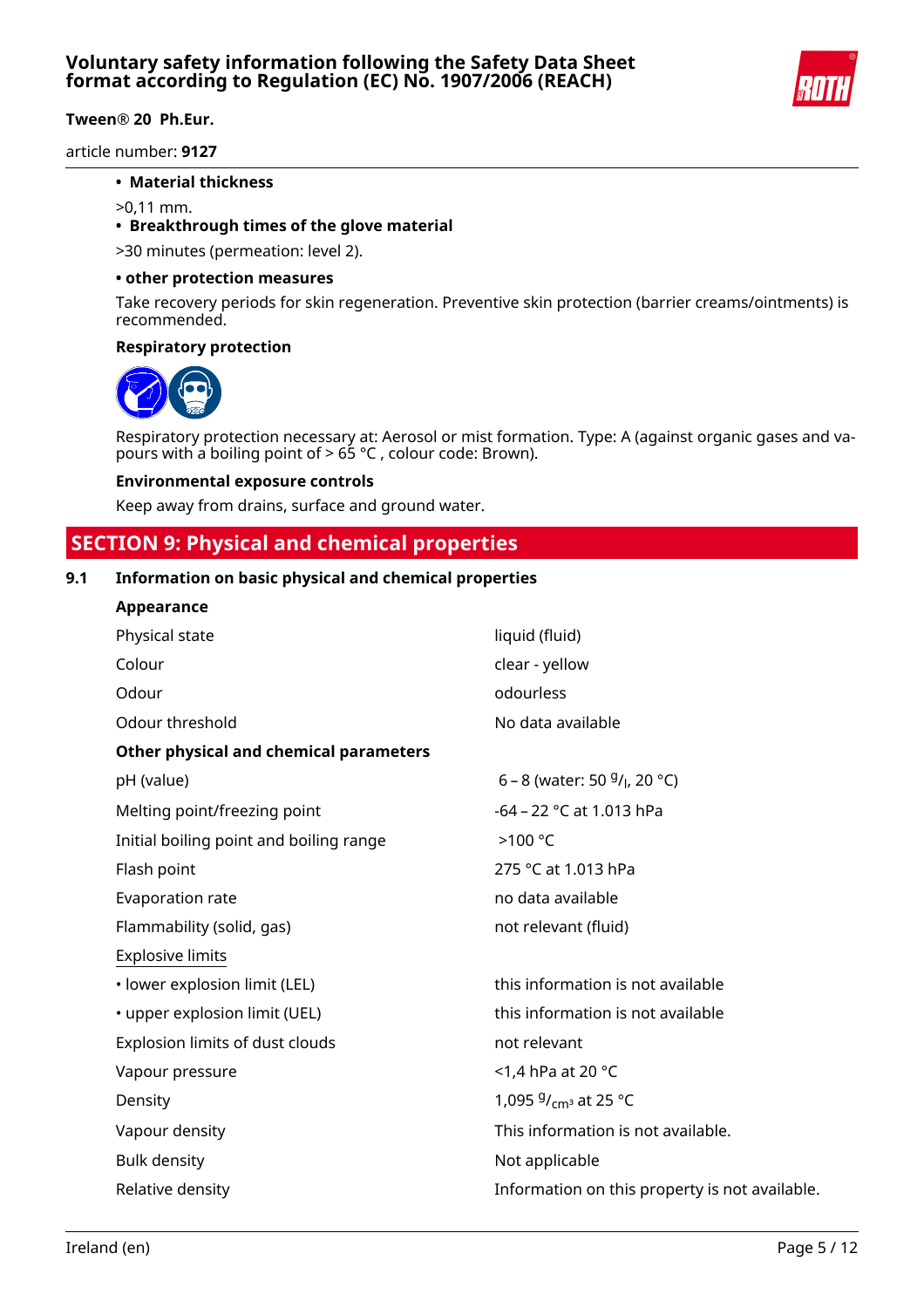# **Voluntary safety information following the Safety Data Sheet format according to Regulation (EC) No. 1907/2006 (REACH)**



### **Tween® 20 Ph.Eur.**

article number: **9127**

| Solubility(ies)             |                                                |
|-----------------------------|------------------------------------------------|
| Water solubility            | <0,2 $mg/$ <sub>1</sub> at 20 °C               |
| Partition coefficient       |                                                |
| n-octanol/water (log KOW)   | This information is not available.             |
| Auto-ignition temperature   | Information on this property is not available. |
| Decomposition temperature   | no data available                              |
| Viscosity                   |                                                |
| • kinematic viscosity       | 365,3 $\text{mm}^2$ / <sub>s</sub>             |
| • dynamic viscosity         | 400 mPa s at 25 °C                             |
| <b>Explosive properties</b> | Shall not be classified as explosive           |
| Oxidising properties        | none                                           |
|                             |                                                |

### **9.2 Other information**

There is no additional information.

# **SECTION 10: Stability and reactivity**

### **10.1 Reactivity**

In case of warming: Vapours can form explosive mixtures with air.

#### **10.2 Chemical stability**

The material is stable under normal ambient and anticipated storage and handling conditions of temperature and pressure.

### **10.3 Possibility of hazardous reactions**

Violent reaction with: Strong oxidiser

# **10.4 Conditions to avoid**

Keep away from heat.

### **10.5 Incompatible materials**

There is no additional information.

### **10.6 Hazardous decomposition products**

Hazardous combustion products: see section 5.

# **SECTION 11: Toxicological information**

### **11.1 Information on toxicological effects**

### **Acute toxicity**

Shall not be classified as acutely toxic.

| <b>Exposure route</b> | <b>Endpoint</b> | Value'                      | <b>Species</b> | Source |
|-----------------------|-----------------|-----------------------------|----------------|--------|
| inhalation: dust/mist | LC50            | mg <sub>I</sub> /4h<br>>5,1 | rat            | ECHA   |

### **Skin corrosion/irritation**

Shall not be classified as corrosive/irritant to skin.

### **Serious eye damage/eye irritation**

Shall not be classified as seriously damaging to the eye or eye irritant.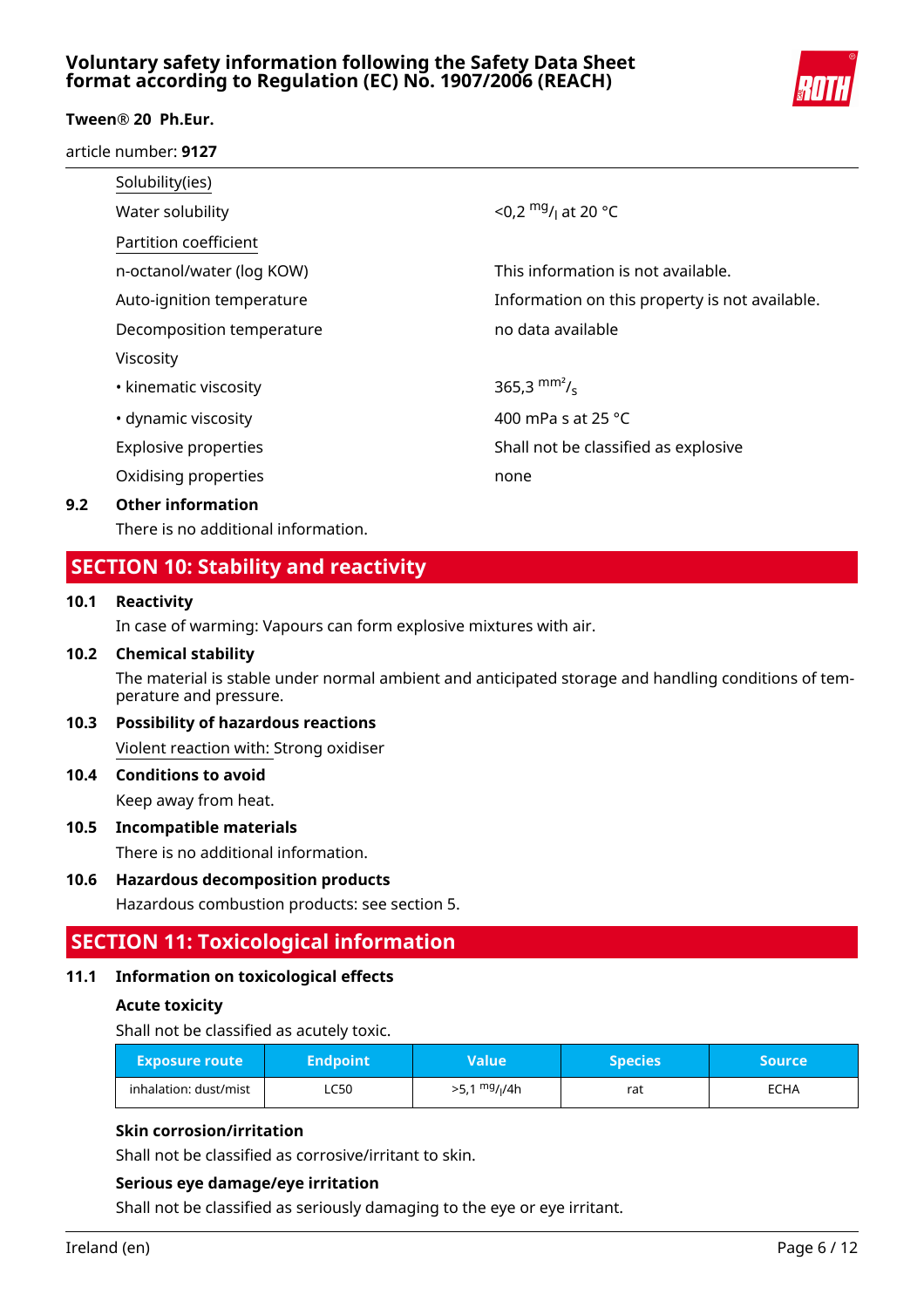

article number: **9127**

### **Respiratory or skin sensitisation**

Shall not be classified as a respiratory or skin sensitiser.

### **Summary of evaluation of the CMR properties**

Shall not be classified as germ cell mutagenic, carcinogenic nor as a reproductive toxicant

### **• Specific target organ toxicity - single exposure**

Shall not be classified as a specific target organ toxicant (single exposure).

### **• Specific target organ toxicity - repeated exposure**

Shall not be classified as a specific target organ toxicant (repeated exposure).

### **Aspiration hazard**

Shall not be classified as presenting an aspiration hazard.

### **Symptoms related to the physical, chemical and toxicological characteristics**

#### **• If swallowed**

data are not available

### **• If in eyes**

data are not available

#### **• If inhaled**

data are not available

### **• If on skin**

data are not available

### **Other information**

Health effects are not known, This information is based upon the present state of our knowledge

# **SECTION 12: Ecological information**

### **12.1 Toxicity**

acc. to 1272/2008/EC: Shall not be classified as hazardous to the aquatic environment.

### **Aquatic toxicity (chronic)**

| <b>Endpoint</b> | Value'    | <b>Species</b> | Source | <b>Exposure</b><br>time |
|-----------------|-----------|----------------|--------|-------------------------|
| <b>NOEC</b>     | 100 $mg/$ | microorganisms | ECHA   | 14 d                    |

### **12.2 Process of degradability**

The substance is readily biodegradable. Theoretical Oxygen Demand:  $1,915 \frac{mg}{mg}$ Theoretical Carbon Dioxide: 2,079<sup> mg</sup>/<sub>mg</sub>

| <b>Process</b>   | <b>Degradation rate</b> | Time' |
|------------------|-------------------------|-------|
| oxygen depletion | 62,5 %                  | 28 d  |

### **12.3 Bioaccumulative potential**

Data are not available.

### **12.4 Mobility in soil**

Data are not available.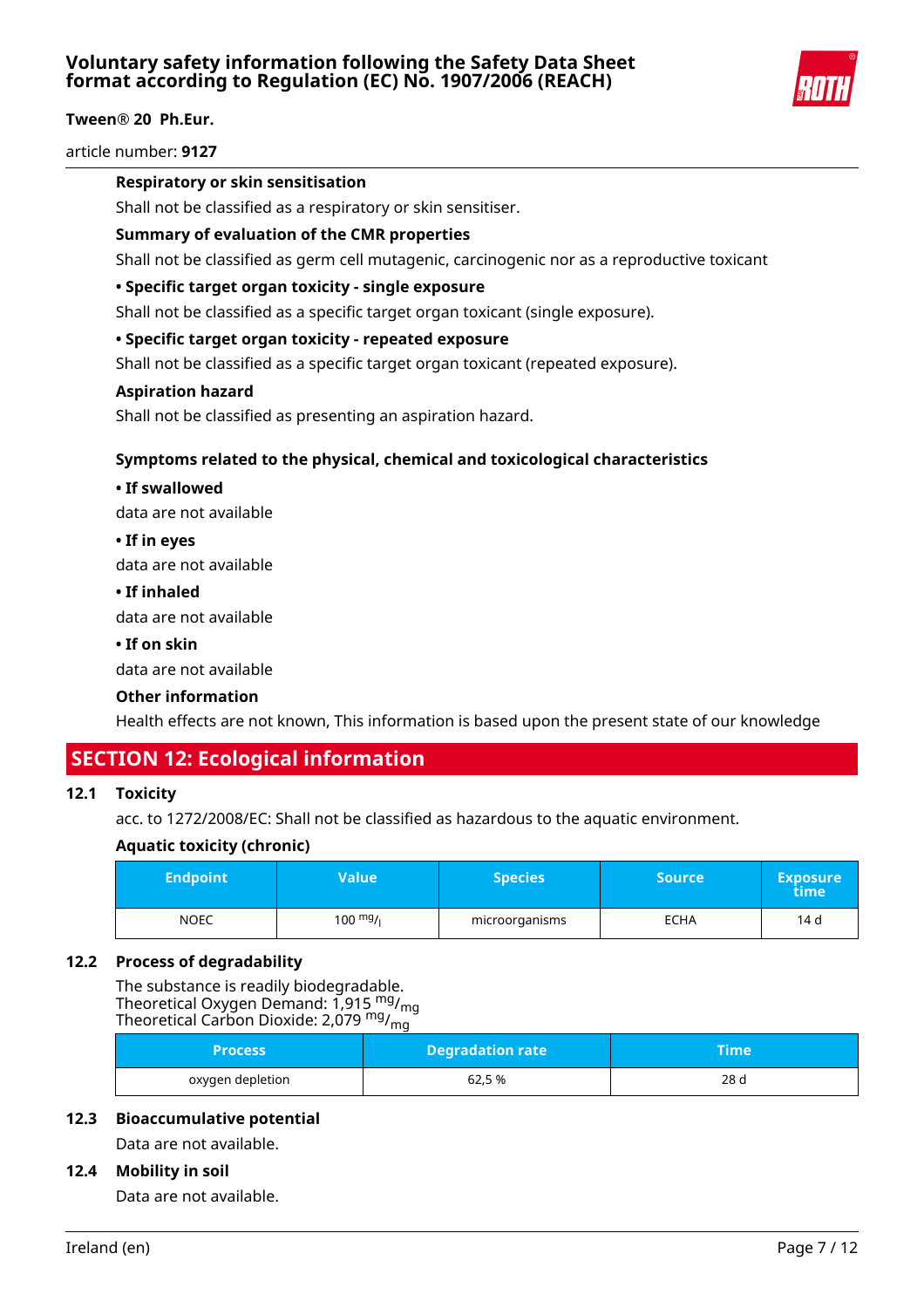

article number: **9127**

- **12.5 Results of PBT and vPvB assessment** Data are not available.
- **12.6 Other adverse effects** Data are not available.

# **SECTION 13: Disposal considerations**

### **13.1 Waste treatment methods**



Consult the appropriate local waste disposal expert about waste disposal.

#### **Sewage disposal-relevant information**

Do not empty into drains.

#### **Sewage disposal-relevant information**

Do not empty into drains.

#### **13.2 Relevant provisions relating to waste**

The allocation of waste identity numbers/waste descriptions must be carried out according to the EEC, specific to the industry and process.

#### **13.3 Remarks**

Waste shall be separated into the categories that can be handled separately by the local or national waste management facilities. Please consider the relevant national or regional provisions.

# **SECTION 14: Transport information 14.1** UN number (not subject to transport regulations) **14.2** UN proper shipping name not relevant **14.3** Transport hazard class(es) not relevant Class - **14.4** Packing group **14.4** Packing group **not relevant not assigned to a packing group 14.5** Environmental hazards **none is a metally hasardous acc.** to the dangerous goods regulations) **14.6 Special precautions for user**

There is no additional information.

**14.7 Transport in bulk according to Annex II of MARPOL and the IBC Code**

The cargo is not intended to be carried in bulk.

- **14.8 Information for each of the UN Model Regulations**
	- **Transport of dangerous goods by road, rail and inland waterway (ADR/RID/ADN)** Not subject to ADR, RID and ADN.

### **• International Maritime Dangerous Goods Code (IMDG)**

Not subject to IMDG.

**• International Civil Aviation Organization (ICAO-IATA/DGR)**

Not subject to ICAO-IATA.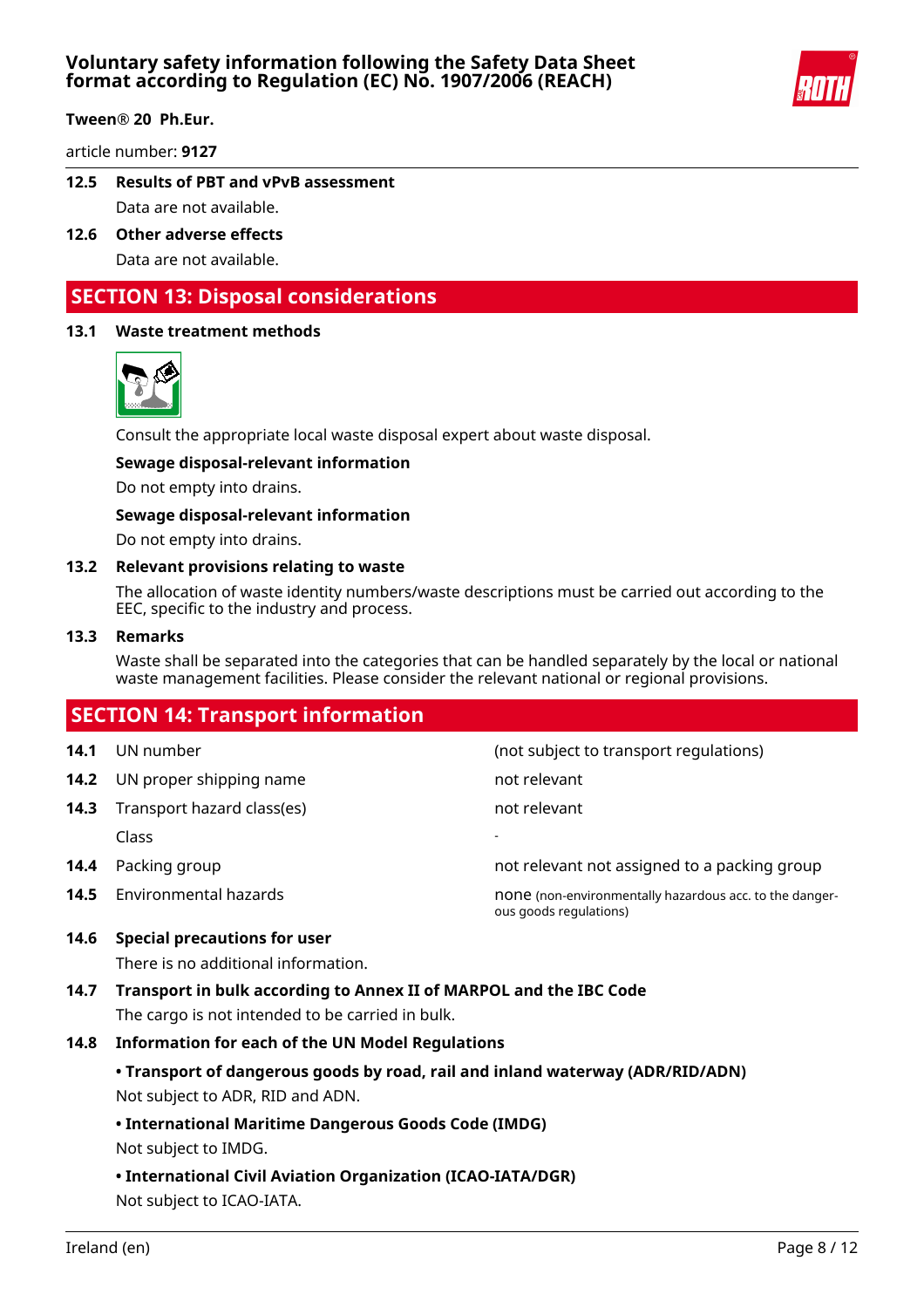

article number: **9127**

# **SECTION 15: Regulatory information**

### **15.1 Safety, health and environmental regulations/legislation specific for the substance or mixture**

**Relevant provisions of the European Union (EU)**

# **• Regulation 649/2012/EU concerning the export and import of hazardous chemicals (PIC)** Not listed.

**• Regulation 1005/2009/EC on substances that deplete the ozone layer (ODS)**

Not listed.

## **• Regulation 850/2004/EC on persistent organic pollutants (POP)** Not listed.

**• Restrictions according to REACH, Annex XVII**

not listed

**• Restrictions according to REACH, Title VIII**

None.

**• List of substances subject to authorisation (REACH, Annex XIV)/SVHC - candidate list** not listed

**• Seveso Directive**

| 2012/18/EU (Seveso III) |                                       |                                                                                            |              |  |
|-------------------------|---------------------------------------|--------------------------------------------------------------------------------------------|--------------|--|
| <b>No</b>               | Dangerous substance/hazard categories | Qualifying quantity (tonnes) for the application of lower and upper-tier re-<br>quirements | <b>Notes</b> |  |
|                         | not assigned                          |                                                                                            |              |  |

### **• Directive 75/324/EEC relating to aerosol dispensers**

### **Filling batch**

### **Deco-Paint Directive (2004/42/EC)**

| <b>VOC content</b> | 100 %<br>1.09591                                     |  |  |  |
|--------------------|------------------------------------------------------|--|--|--|
|                    | Directive on industrial emissions (VOCs, 2010/75/EU) |  |  |  |
| <b>VOC content</b> | 100 %                                                |  |  |  |
| <b>VOC content</b> | 1.09599/                                             |  |  |  |

**Directive 2011/65/EU on the restriction of the use of certain hazardous substances in electrical and electronic equipment (RoHS) - Annex II**

not listed

**Regulation 166/2006/EC concerning the establishment of a European Pollutant Release and Transfer Register (PRTR)**

not listed

**Directive 2000/60/EC establishing a framework for Community action in the field of water policy (WFD)**

not listed

# **Regulation 98/2013/EU on the marketing and use of explosives precursors**

not listed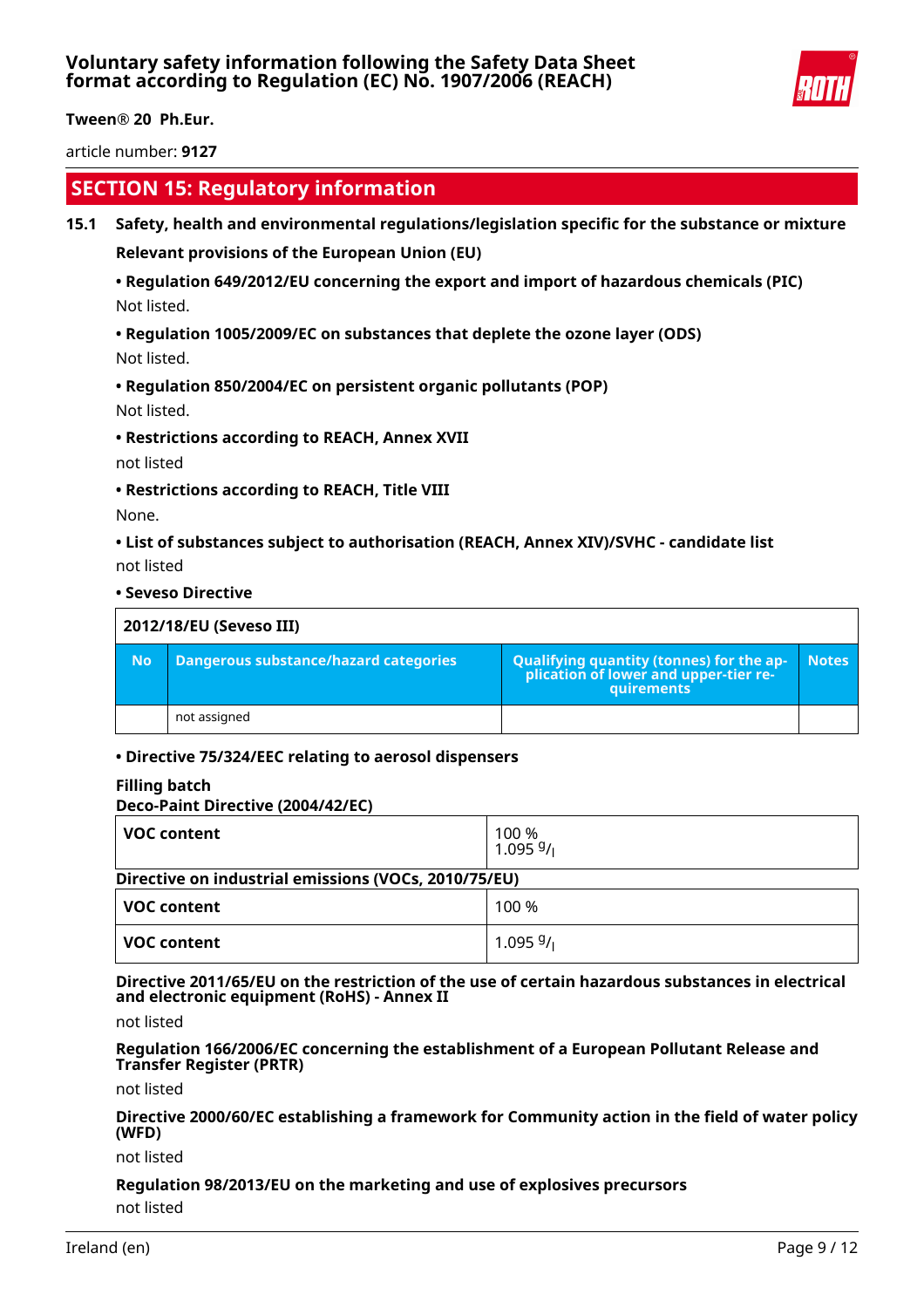

article number: **9127**

# **Regulation 111/2005/EC laying down rules for the monitoring of trade between the Community and third countries in drug precursors**

not listed

#### **National inventories**

Substance is listed in the following national inventories:

| <b>Country</b> | <b>National inventories</b> | <b>Status</b>       |
|----------------|-----------------------------|---------------------|
| AU             | <b>AICS</b>                 | substance is listed |
| CA             | <b>DSL</b>                  | substance is listed |
| <b>CN</b>      | <b>IECSC</b>                | substance is listed |
| EU             | <b>ECSI</b>                 | substance is listed |
| EU             | REACH Reg.                  | substance is listed |
| <b>KR</b>      | KECI                        | substance is listed |
| <b>MX</b>      | INSQ                        | substance is listed |
| <b>NZ</b>      | NZIOC                       | substance is listed |
| PH             | <b>PICCS</b>                | substance is listed |
| <b>TR</b>      | <b>CICR</b>                 | substance is listed |
| <b>TW</b>      | <b>TCSI</b>                 | substance is listed |
| US.            | <b>TSCA</b>                 | substance is listed |

**Legend**<br>AICS<br>CICR<br>DSL<br>ECSI<br>ECSC AICS Australian Inventory of Chemical Substances CICR Chemical Inventory and Control Regulation Domestic Substances List (DSL) ECSI EC Substance Inventory (EINECS, ELINCS, NLP) IECSC Inventory of Existing Chemical Substances Produced or Imported in China INSQ National Inventory of Chemical Substances KECI Korea Existing Chemicals Inventory NZIoC New Zealand Inventory of Chemicals PICCS Philippine Inventory of Chemicals and Chemical Substances REACH Reg. REACH registered substances TCSI Taiwan Chemical Substance Inventory TSCA Toxic Substance Control Act

### **15.2 Chemical Safety Assessment**

No Chemical Safety Assessment has been carried out for this substance.

# **SECTION 16: Other information**

### **16.1 Indication of changes (revised safety data sheet)**

| <b>Section</b> | <b>Former entry (text/value)</b>                                                                                                                                           | <b>Actual entry (text/value)</b>                                                                                                      | Safety-<br>relev-<br>ant |
|----------------|----------------------------------------------------------------------------------------------------------------------------------------------------------------------------|---------------------------------------------------------------------------------------------------------------------------------------|--------------------------|
| 1.1            | Registration number (REACH):<br>This information is not available.                                                                                                         | Registration number (REACH):<br>The substance does not require registration ac-<br>cording to Regulation (EC) No 1907/2006<br>[REACH] | yes                      |
| 2.1            | Classification according to Directive 1999/45/EC<br>(DPD):<br>This substance does not meet the criteria for<br>classification in accordance with Directive 67/<br>548/EEC. |                                                                                                                                       | yes                      |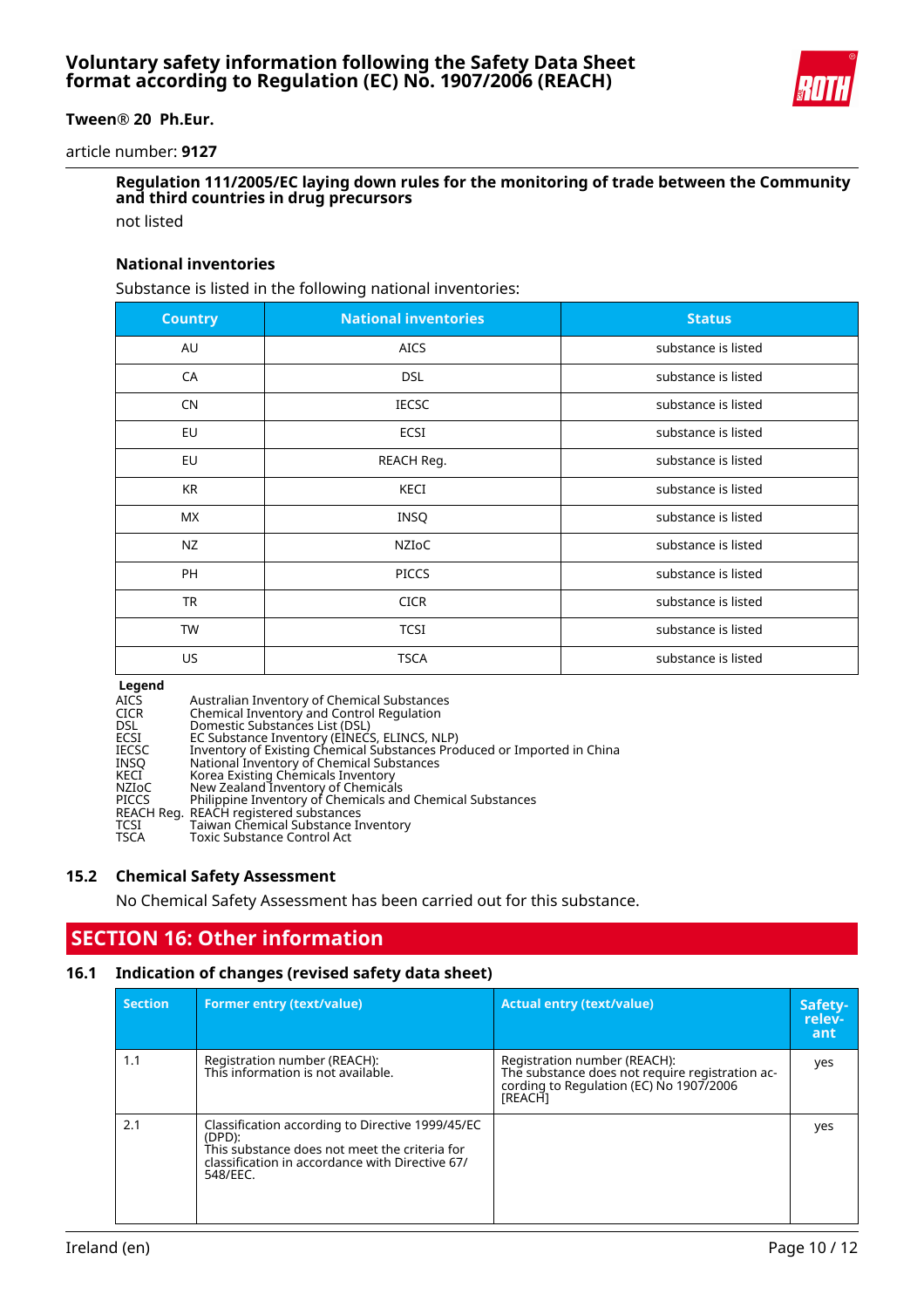## **Voluntary safety information following the Safety Data Sheet format according to Regulation (EC) No. 1907/2006 (REACH)**



# **Tween® 20 Ph.Eur.**

article number: **9127**

| <b>Section</b> | <b>Former entry (text/value)</b>                                                   | <b>Actual entry (text/value)</b>                                                              | Safety-<br>relev-<br>ant |
|----------------|------------------------------------------------------------------------------------|-----------------------------------------------------------------------------------------------|--------------------------|
| 2.2            |                                                                                    | Signal word:<br>not required                                                                  | yes                      |
| 8.1            | Occupational exposure limit values (Workplace<br>Exposure Limits):<br>not relevant | Occupational exposure limit values (Workplace<br>Exposure Limits):<br>Data are not available. | yes                      |
| 8.1            |                                                                                    | Relevant DNELs/DMELs/PNECs and other<br>threshold levels                                      | yes                      |
| 8.1            |                                                                                    | • environmental values                                                                        | yes                      |
| 8.1            |                                                                                    | • environmental values:<br>change in the listing (table)                                      | yes                      |
| 14.4           | Packing group:<br>not relevant                                                     | Packing group:<br>not relevant not assigned to a packing group                                | yes                      |
| 14.8           |                                                                                    | • International Civil Aviation Organization (ICAO-<br>IATA/DGR):<br>Not subject to ICAO-IATA. | yes                      |

### **Abbreviations and acronyms**

| Abbr.           | <b>Descriptions of used abbreviations</b>                                                                                                                                                                                     |  |
|-----------------|-------------------------------------------------------------------------------------------------------------------------------------------------------------------------------------------------------------------------------|--|
| <b>ADN</b>      | Accord européen relatif au transport international des marchandises dangereuses par voies de navigation<br>intérieures (European Agreement concerning the International Carriage of Dangerous Goods by Inland Wa-<br>terways) |  |
| <b>ADR</b>      | Accord européen relatif au transport international des marchandises dangereuses par route (European<br>Agreement concerning the International Carriage of Dangerous Goods by Road)                                            |  |
| CAS             | Chemical Abstracts Service (service that maintains the most comprehensive list of chemical substances)                                                                                                                        |  |
| <b>CLP</b>      | Regulation (EC) No 1272/2008 on classification, labelling and packaging of substances and mixtures                                                                                                                            |  |
| <b>CMR</b>      | Carcinogenic, Mutagenic or toxic for Reproduction                                                                                                                                                                             |  |
| <b>DGR</b>      | Dangerous Goods Regulations (see IATA/DGR)                                                                                                                                                                                    |  |
| <b>DMEL</b>     | Derived Minimal Effect Level                                                                                                                                                                                                  |  |
| <b>DNEL</b>     | Derived No-Effect Level                                                                                                                                                                                                       |  |
| <b>EINECS</b>   | European Inventory of Existing Commercial Chemical Substances                                                                                                                                                                 |  |
| <b>ELINCS</b>   | European List of Notified Chemical Substances                                                                                                                                                                                 |  |
| <b>GHS</b>      | "Globally Harmonized System of Classification and Labelling of Chemicals" developed by the United Nations                                                                                                                     |  |
| <b>IATA</b>     | <b>International Air Transport Association</b>                                                                                                                                                                                |  |
| <b>IATA/DGR</b> | Dangerous Goods Regulations (DGR) for the air transport (IATA)                                                                                                                                                                |  |
| <b>ICAO</b>     | <b>International Civil Aviation Organization</b>                                                                                                                                                                              |  |
| <b>IMDG</b>     | International Maritime Dangerous Goods Code                                                                                                                                                                                   |  |
| <b>LC50</b>     | Lethal Concentration 50%: the LC50 corresponds to the concentration of a tested substance causing 50 %<br>lethality during a specified time interval                                                                          |  |
| <b>MARPOL</b>   | International Convention for the Prevention of Pollution from Ships (abbr. of "Marine Pollutant")                                                                                                                             |  |
| <b>NLP</b>      | No-Longer Polymer                                                                                                                                                                                                             |  |
| <b>NOEC</b>     | No Observed Effect Concentration                                                                                                                                                                                              |  |
| <b>PBT</b>      | Persistent, Bioaccumulative and Toxic                                                                                                                                                                                         |  |
| <b>PNEC</b>     | <b>Predicted No-Effect Concentration</b>                                                                                                                                                                                      |  |